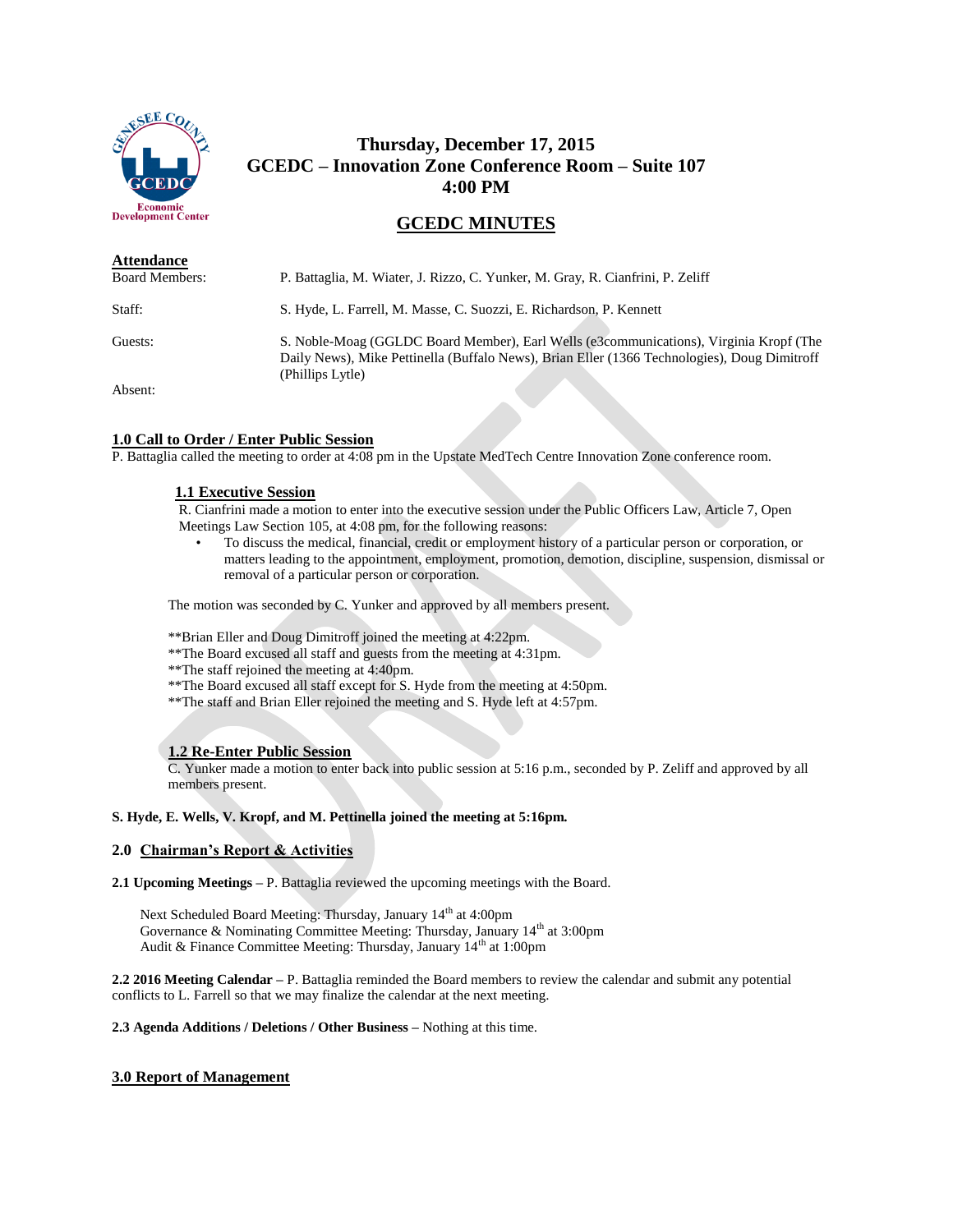**3.1 1366 Technologies, Inc. – Initial Resolution –** M. Masse introduced B. Eller who gave a brief overview of the project. P. Battaglia then thanked him for coming and shared that the Board is equally as excited for their first tenant at STAMP.

M. Masse shared that 1366 Technologies, a manufacturer of technologies for the solar energy industry, will establish its first large commercial Direct Wafer production plant and significantly grow its workforce at the high-tech Science and Technology Advanced Manufacturing Park in Alabama, Genesee County. Construction of the manufacturing facility will require multiple phases during which the company will create at least 1,000 new, full-time jobs over the next 5+ years. 1366 Technologies develops and manufactures high performance silicon wafers, the building block of solar cells and the most expensive component of a solar panel. 1366 Technologies will build a 3GW wafer facility with a methodical phased approach, starting with a 250MW facility. Over the course of the multi-phase project, 1366 will invest approx. \$700 Million becoming the largest economic development project in the history of Genesee County.

The company will seek assistance from the GCEDC with a sales tax exemption valued at approx. \$13,256,566, mortgage tax exemption valued at approx. \$2,156,250, and a property tax abatement valued at approx. \$19,282,500 for the entire project. An Economic Impact Analysis was done and for every \$1 of public benefit, the company will invest \$43 into the local economy. A public hearing will need to be held as benefits exceed \$100,000.

The Board reviewed the Statement of Compliance of Project Criteria. See 'Attachment A'.

M. Masse asked the Board to accept the application and set a public hearing.

#### **Resolution No. 12/2015-01**

RESOLUTION OF THE GENESEE COUNTY INDUSTRIAL DEVELOPMENT AGENCY D/B/A GENESEE COUNTY ECONOMIC DEVELOPMENT CENTER (THE "AGENCY") (i) ACCEPTING THE APPLICATION OF 1366 TECHNOLOGIES, INC. WITH RESPECT TO A CERTAIN PROJECT, (ii) AUTHORIZING A PUBLIC HEARING WITH RESPECT TO THE PROJECT AND (iii) DESCRIBING THE FORMS OF FINANCIAL ASSISTANCE BEING CONTEMPLATED BY THE AGENCY WITH RESPECT TO THE PROJECT

**J. Rizzo made a motion to approve Resolution No. 12/2015-01; the motion was seconded by M. Wiater. Roll call resulted as follows:**

| P. Battaglia - | Yes | C. Yunker - | Yes |
|----------------|-----|-------------|-----|
| M. Wiater -    | Yes | P. Zeliff - | Yes |
| R. Cianfrini - | Yes | M. Gray -   | Yes |
| J. Rizzo -     | Yes |             |     |

**The item was approved as presented.**

**3.2 Manning Squires Hennig – Amended Resolution –** C. Suozzi shared that the Board had previously approved a final resolution on June 25, 2015 for Manning Squires Hennig. The total capital investment for the project has increased from \$1.3M to \$2.2M. Because of the increase in capital investment the company is seeking an increase to the previously approved sales tax, mortgage tax and property tax exemptions. The company is now seeking assistance from the GCEDC with a sales tax exemption valued at approx. \$107,200, a mortgage tax exemption valued at approx. \$21,875 and a property tax exemption valued at approx. \$86,454.

C. Suozzi asked the Board to approve an increase to the previously approved sales tax, mortgage tax and property tax exemptions.

#### **Resolution No. 12/2015-02**

RESOLUTION AUTHORIZING THE GENESEE COUNTY INDUSTRIAL DEVELOPMENT AGENCY d/b/a GENESEE COUNTY ECONOMIC DEVELOPMENT CENTER TO (i) ACCEPT AN AMENDED APPLICATION WITH RESPECT TO THE MANNING-SQURIES-HENNING CO., INC. PROJECT; (ii) AUTHORIZE AN INCREASE IN THE SALES AND USE TAX EXEMPTION BENEFITS FOR THE MANNING-SQUIRES-HENNIG CO., INC. PROJECT; AND (iii) AUTHORIZE THE EXECUTION OF AN AMENDED AND RESTATED AGENT AGREEMENT AND AMENDED ST-60 FORM AND RELATED DOCUMENTS

**P. Zeliff made a motion to approve Resolution No. 12/2015-02; the motion was seconded by M. Gray. Roll call resulted as follows:**

P. Battaglia - Yes C. Yunker - Yes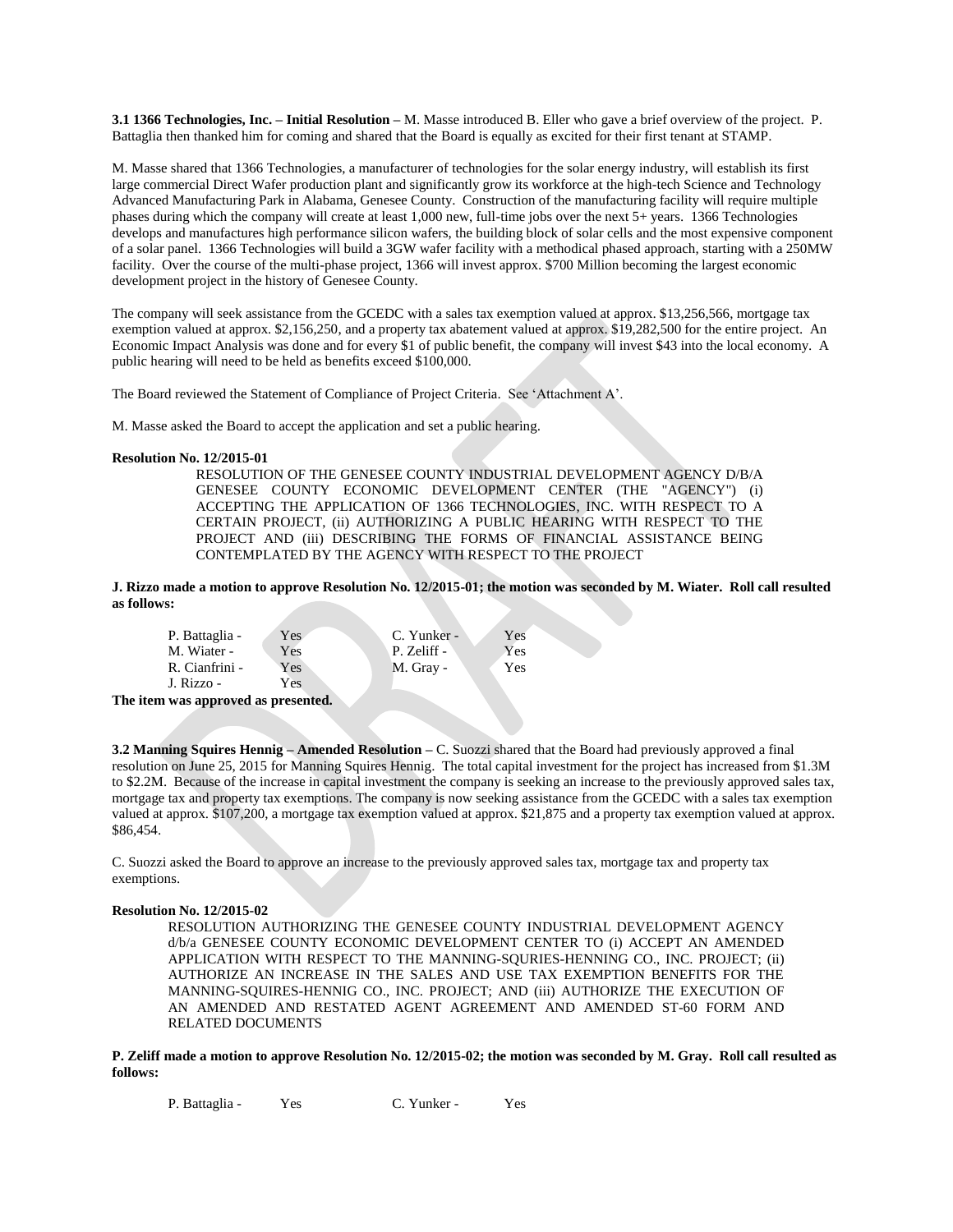| M. Wiater -    | <b>Yes</b> | P. Zeliff - | Yes |
|----------------|------------|-------------|-----|
| R. Cianfrini - | Yes.       | M. Gray -   | Yes |
| J. Rizzo -     | Yes.       |             |     |

**The item was approved as presented.**

**3.3 LeRoy Land Purchase –** S. Hyde shared that the Consolidated Funding Applications (CFA) have been reviewed and the LeRoy Food and Technology Park has been recommended for an award of up to \$420K from the Empire State Development Grants Program. With this official recommendation in hand, he would like to request that the Board approve a second amendment to the purchase and sale contract currently in place which would extend the contract period for an additional six month period, which shall terminate on June 30, 2016. The purchaser (GCEDC) will agree to waive all contingencies and the transfer of title shall take place on or before June 30, 2016.

#### **P. Zeliff made a motion to approve the second amendment to the Purchase and Sale Contract and to move forward with closing; the motion was seconded by M. Gray. Roll call resulted as follows:**

| P. Battaglia - | Yes  | C. Yunker - | Yes |
|----------------|------|-------------|-----|
| M. Wiater -    | Yes  | P. Zeliff - | Yes |
| R. Cianfrini - | Yes. | M. Gray -   | Yes |
| J. Rizzo -     | Yes  |             |     |

**The item was approved as presented.**

### **4.0 Audit & Finance Committee**

**4.1 Nothing at this time.**

## **5.0 Governance & Nominating Committee**

**5.1 Nothing at this time.**

#### **6.0 STAMP Committee**

**6.1 Nothing at this time.**

#### **7.0 Employment & Compensation Committee**

**7.1 Staff Salary Adjustments –** M. Wiater shared that the Employment & Compensation Committee met today and reviewed the proposed salary adjustments.

**M. Wiater made a motion to approve a 2% pay increase for the CEO; the motion was seconded by M. Gray. Roll call resulted as follows:**

| P. Battaglia - | Yes | C. Yunker - | Yes |
|----------------|-----|-------------|-----|
| M. Wiater -    | Yes | P. Zeliff - | Yes |
| R. Cianfrini - | Yes | M. Gray -   | Yes |
| J. Rizzo -     | Yes |             |     |

**The item was approved as presented.**

**M. Wiater made a motion to approve a 2% pay increase for all salaried and hourly employees as recommended by the CEO; the motion was seconded by M. Gray. Roll call resulted as follows:**

| P. Battaglia - | Yes | C. Yunker - | Yes |
|----------------|-----|-------------|-----|
| M. Wiater -    | Yes | P. Zeliff - | Yes |
| R. Cianfrini - | Yes | M. Gray -   | Yes |
| J. Rizzo -     | Yes |             |     |

**The item was approved as presented.**

#### **8.0 Adjournment**

As there was no further business, J. Rizzo made a motion to adjourn at 5:50 p.m., which was seconded by C. Yunker and passed unanimously.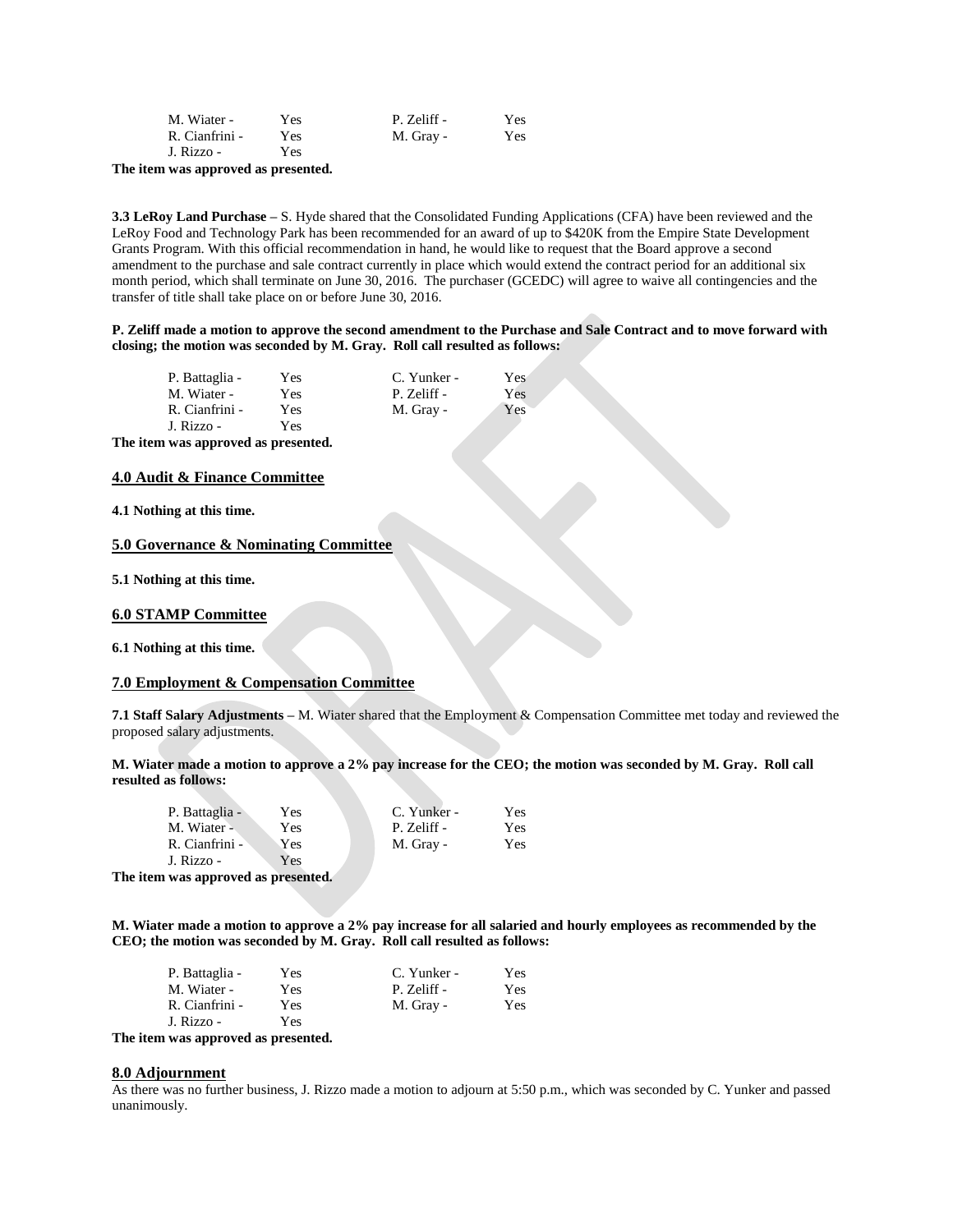Attachment A

**Project Name: Project Eagle - 1366 Technologies, Inc.**

**Board Meeting Date: Dec 17, 2015**



# **STATEMENT OF COMPLIANCE OF PROJECT CRITERIA LISTED IN UNIFORM TAX EXEMPTION POLICY (UTEP)**

## **PROJECT DESCRIPTION:**

1366 Technologies, a manufacturer of technologies for the solar energy industry, will establish its first large commercial Direct Wafer™ production plant and significantly grow its workforce at the high-tech Science and Technology Advanced Manufacturing Park in Alabama, Genesee County. Construction of the manufacturing facility will require multiple phases during which the company will create at least 1,000 new, full-time jobs over the next five+ years.

1366 Technologies develops and manufactures high performance silicon wafers, the building block of solar cells and the most expensive component of a solar panel.

1366 Technologies will build a 3GW wafer facility with a methodical phased approach, starting with a 250MW facility. Over the course of the multi-phase project, 1366 will invest approximately \$700 million becoming the largest economic development project in the history of Genesee County.

The company will seek GCEDC board approval on the incentives in two parts; for the entire project and Phase 1A.

- 1. For the entire project: sales tax exemption (\$13,256,566), mortgage tax exemption (\$2,156,250) and property tax abatement (\$19,282,500).
- 2. Phase IA: sales tax exemption (\$2,280,000), mortgage tax exemption (\$562,500) and property tax abatement (\$4,252,219).

**Criteria #1 –** The Project pledges to create and/or retain quality, good paying jobs in Genesee County.

**Project details: The project pledges to create up to 1000 jobs at an average salary with benefits of \$68,900 per job.**

**Board Discussion:** Phase I includes 150 jobs.

**R. Cianfrini made a motion to concur with project criteria #1 of the Statement of Compliance; the motion was seconded by C. Yunker. Roll call resulted as follows:**

| P. Battaglia - | Yes | C. Yunker - | Yes |
|----------------|-----|-------------|-----|
| M. Wiater -    | Yes | P. Zeliff - | Yes |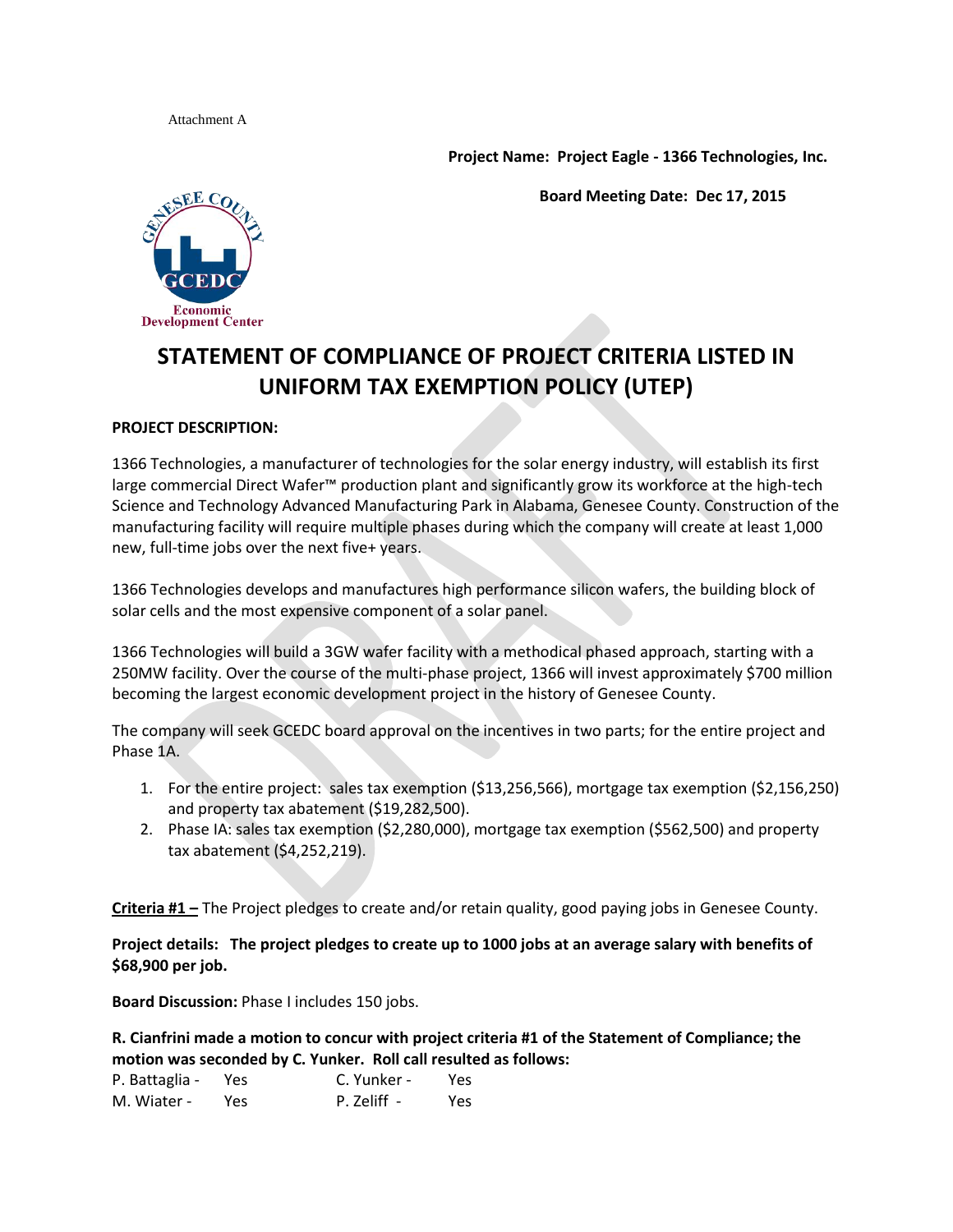Attachment A

R. Cianfrini - Yes M. Gray - Yes J. Rizzo - Yes **The item was approved as presented.** 

Board Concurrence:  $(YES)$  NO N/A If no, state justification:

**Criteria #2-** Completion of the Project will enhance the long term tax base and/or make a significant capital investment.

**Project details: The project will enhance long term tax base with the new construction of 600,000 sq.ft. of manufacturing facilities and over \$700 million in capital investment.**

**Board Discussion:** None

**R. Cianfrini made a motion to concur with project criteria #2 of the Statement of Compliance; the motion was seconded by C. Yunker. Roll call resulted as follows:**

| P. Battaglia - | Yes. | C. Yunker - | Yes |
|----------------|------|-------------|-----|
| M. Wiater -    | Yes  | P. Zeliff - | Yes |
| R. Cianfrini - | Yes  | M. Gray -   | Yes |
| J. Rizzo -     | Yes  |             |     |

**The item was approved as presented.** 

Board Concurrence: (YES) NO N/A If no, state justification:

**Criteria #3-** The Project will contribute towards creating a "liveable community" by providing a valuable product or service that is underserved in Genesee County.

**Project details: N/A**

**Board Discussion:** None

Board Concurrence: YES NO (N/A) If no, state justification:

**Criteria #4:** The Board will review the Agency's Fiscal and Economic Impact analysis of the Project to determine if the Project will have a meaningful and positive impact on Genesee County. This calculation will include the estimated value of any tax exemptions to be provided along with the estimated additional sources of revenue for municipalities and school districts that the proposed project may provide.

**Project details: For every \$1 of public benefit the company is investing \$43 into the local economy.**

**Board Discussion:** None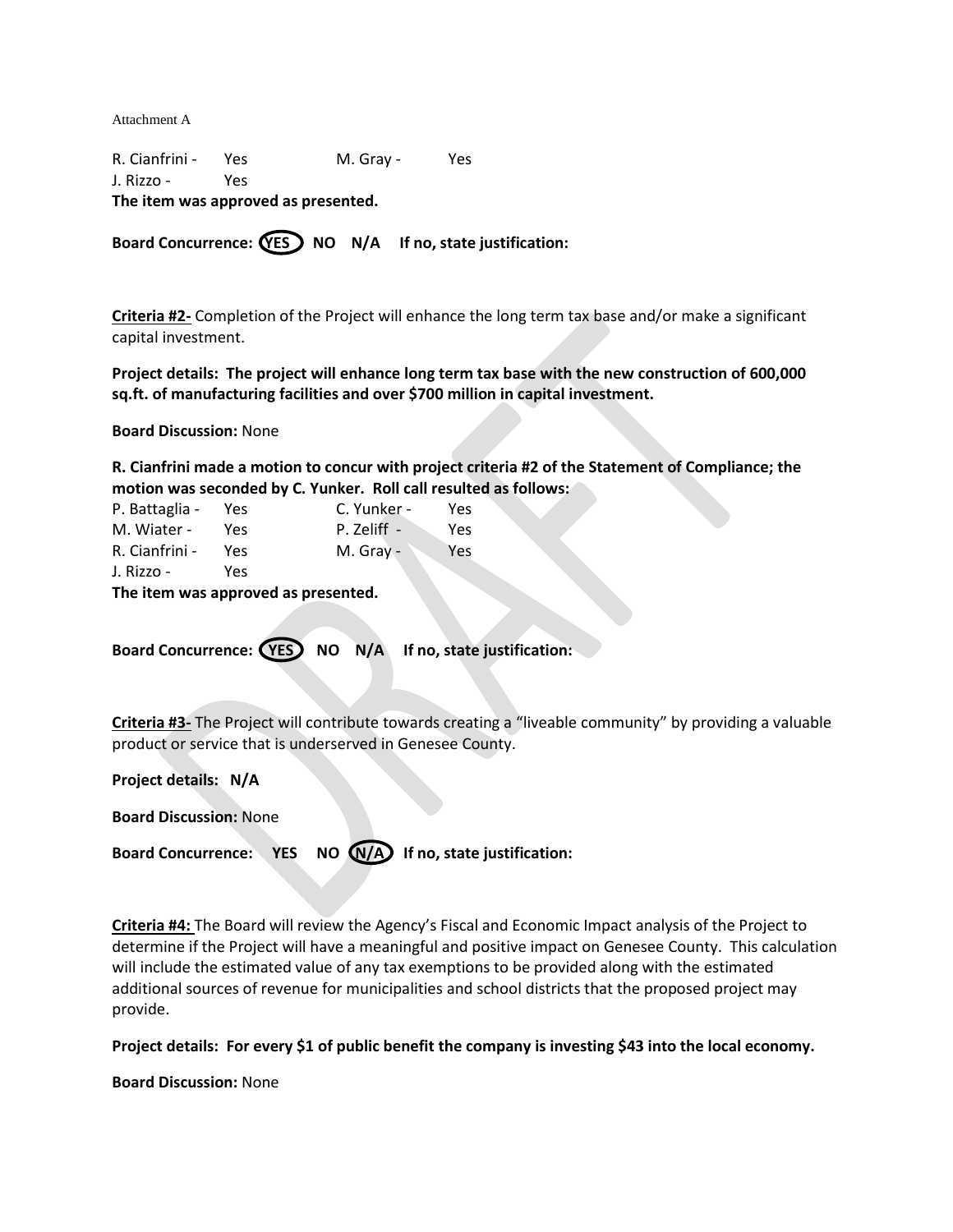Attachment A

**R. Cianfrini made a motion to concur with project criteria #4 of the Statement of Compliance; the motion was seconded by C. Yunker. Roll call resulted as follows:**

| P. Battaglia - | Yes. | C. Yunker - | Yes |
|----------------|------|-------------|-----|
| M. Wiater -    | Yes  | P. Zeliff - | Yes |
| R. Cianfrini - | Yes. | M. Gray -   | Yes |
| J. Rizzo -     | Yes  |             |     |

**The item was approved as presented.** 

|  |  |  |  | Board Concurrence: (YES) NO N/A If no, state justification: |
|--|--|--|--|-------------------------------------------------------------|
|--|--|--|--|-------------------------------------------------------------|

**Criteria #5:** The Project is included in one of the Agency's strategic industries: Agri-Business and Food Processing, Manufacturing, Advanced Manufacturing and Nano-Enabled Manufacturing, Life Sciences and Medical Device.

**Project details: The project is in one of the Agency's strategic industries; Advance Manufacturing.**

## **Board Discussion:** None

**R. Cianfrini made a motion to concur with project criteria #5 of the Statement of Compliance; the motion was seconded by C. Yunker. Roll call resulted as follows:**

| P. Battaglia - | Yes. | C. Yunker - | Yes.             |
|----------------|------|-------------|------------------|
| M. Wiater -    | Yes  | P. Zeliff - | Yes.             |
| R. Cianfrini - | Yes  | M. Gray -   | Yes <sup>-</sup> |
| J. Rizzo -     | Yes  |             |                  |

**The item was approved as presented.** 

Board Concurrence: **YES** NO N/A If no, state justification:

**Criteria #6:** The Project will give a reasonable estimated timeline for the completion of the proposed project.

**Project details: The project is planned to begin construction in 2016 and operation in 2017.**

**Board Discussion:** None

**R. Cianfrini made a motion to concur with project criteria #6 of the Statement of Compliance; the motion was seconded by C. Yunker. Roll call resulted as follows:**

| P. Battaglia - | Yes | C. Yunker - | Yes. |
|----------------|-----|-------------|------|
| M. Wiater -    | Yes | P. Zeliff - | Yes. |
| R. Cianfrini - | Yes | M. Gray -   | Yes  |
| J. Rizzo -     | Yes |             |      |

**The item was approved as presented.** 

Board Concurrence: (YES) NO N/A If no, state justification: